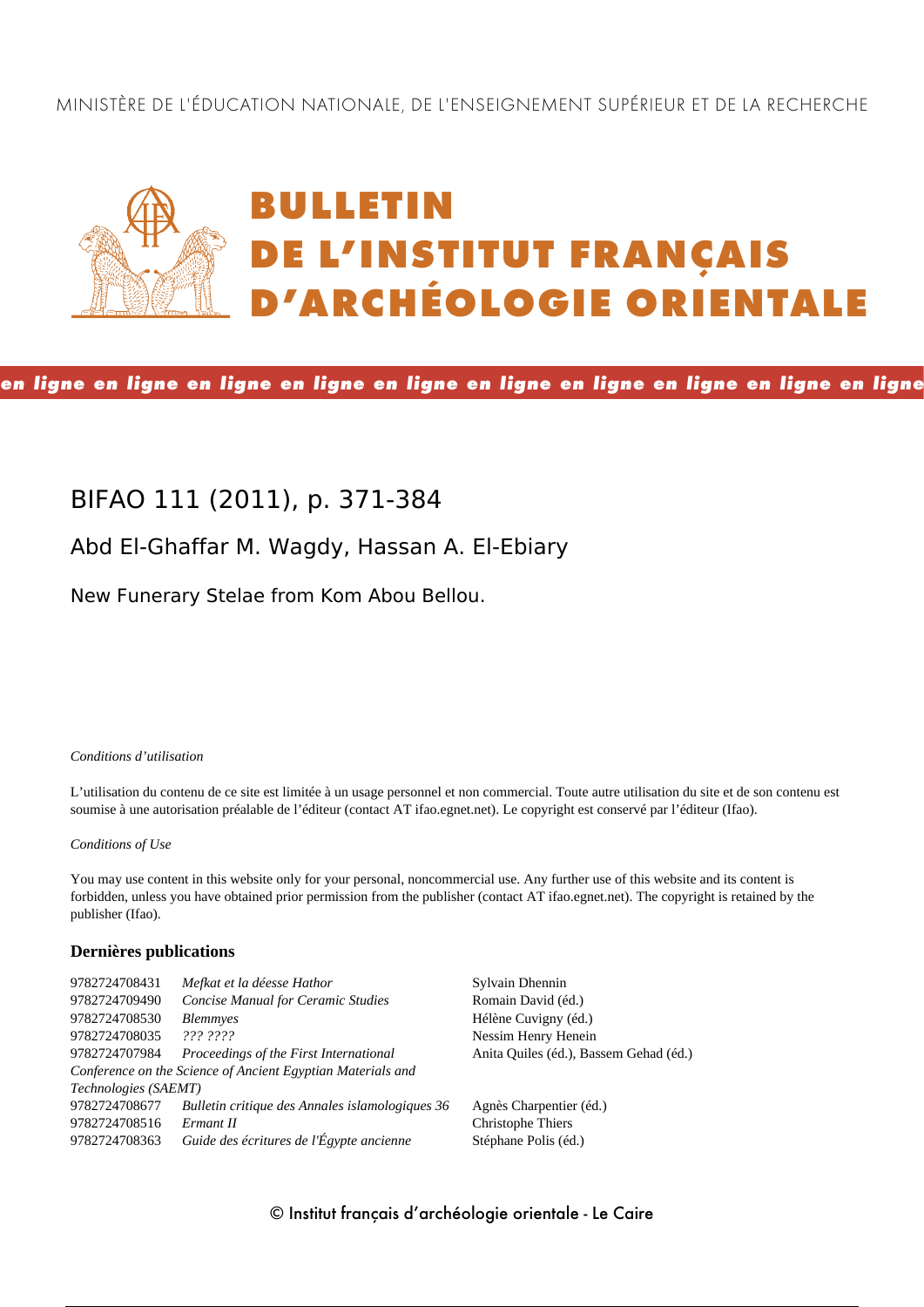# **New Funerary Stelae from Kom Abou Bellou**

#### **abd el-ghaffar m. wagdy, hassan a. el-ebiary**

This is a publication of eleven funerary stelae, some fragmentary, that have been recently unearthed during the recent excavations in Kom Abou Bellou, the ancient Terenouthis (season 2006-2007), under the supervision of Ab unearthed during the recent excavations in Kom Abou Bellou, the ancient Terenouthis (season 2006-2007), under the supervision of Abd El-Ghaffar Wagdy. The eleven limestone stelae are now deposited in the museum store of the Giza pyramid's area. The inscriptions have been studied by Hassan A. El-Ebiary.

#### **kom abou bellou**

The site of Kom Abou Bellou is the necropolis of the region of ancient Terenouthis (nowadays El Tarrana). It lies on the edge of the Western Desert on the road to Wadi al Natrun. It is about 4 km south of the Kafr Daoud station, at a distance about 70 km, northwest from Cairo. The modern town of al-Khatatba is a few kilometres south of the site, which is situated in the midst of a locality full of limestone quarries.

The collection of objects published here is rich and displays a great variety of positions of the human figures (standing, sitting, lying on couches and mattresses, legs extended or crossed), of drapery and of decorative art in dressing and hair arrangement. The deceased is often accompanied by the jackal of Anubis. Some of these banqueting scenes were carefully produced and coloured with red and black ink. In general, all the stelae present traces of colour.

Some representations in this collection are particularly uncommon, such as the family group carved on Stela 3 (fig. 5). The stelae can be divided into two groups, according to the technique: a few are carved in bas-relief and a majority in sunken relief.

bifao 111 - 2011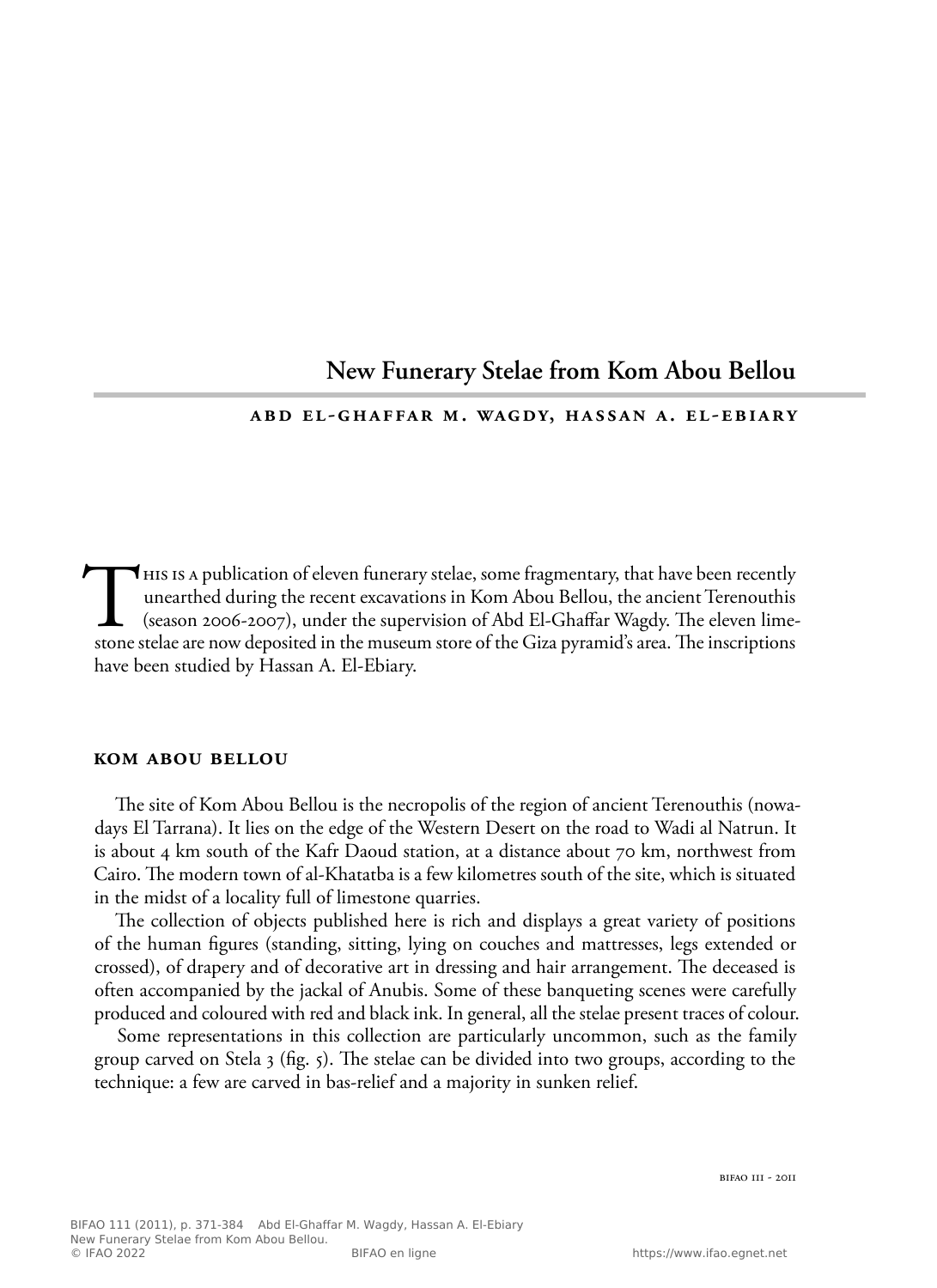The stelae show a combination of two iconographical traditions, arranged according to a compromise to suit the demands of a mixed population (Egyptian-Greek). Occasionally, however, the balance tips in favour of a more purely Greek representation.

All the funerary stelae published here were found outside the tombs, following looting by thieves who took the objects from the tombs and threw away the funerary stelae. Nevertheless, the graves unearthed still retained remains of the deceased and various objects related to the graves, like Aphrodite statues, oil lamps and pottery.

# **Stela 1** [FIG. 1]

Reg. No. 1398, Exc. No. 12/2006 – H. 24 cm; W. 25 cm; Th. 5 cm.

This is a square limestone stela, of irregular shape, with rough edges, damaged on the left side and on the bottom where a piece has been broken away. Inside a frame with a rounded top painted in black is a representation of a full-faced woman in low sunken relief, reclining on a mattress spread upon a couch. Her raised right arm holds a *patera* and she leans her left elbow on the topmost of two rounded pillows. She sports a common hair style, and is dressed in a *chiton* and a *himation*. One end of the *himation* is folded around the left arm. Her right leg, represented in profile, is crossed above the left one, of which we can only see the toes, the knee slightly rising accordingly.

Near the human figure is the design of a stela, without any visible inscription.<sup>1</sup> Beneath the couch, which has a decorative motive and two stands coloured in black, several objects are depicted, painted in red with a black outline. A semi-oval three-legged table stands on the right, without any dish on it. There are two amphorae, one on the left and the other in the middle, on a stand, with a ladle. The lower part of the slab, which might have had a funerary inscription, has been damaged and broken away.

# **Stela 2** [FIG. 2]

Reg. No. 1396, Exc. No. 10/2006 **–** H. 37.5 cm; W. 37.5 cm.

This is a square stone, with an architectural motive in *bas-relief*, in the form of a Greek temple front, framed by two Egyptian columns with papyriform capitals. The square Egyptian abaci are clearly represented, supporting a triangular pediment. In the centre is a full-faced man, reclining on a couch. His right arm is outstretched and holds a cup, while the left hand rests on two pillows. His hair is arranged around the forehead in ridges. He gives the impression of a firm-looking middle-aged man.

**1** For other examples of this pat-*Abou Billou, RGC* 55, 1985, p. 16, no. 24 tern, see A. Abd el Al, J.-Cl. Grenier, and pl. 6; S.A.A El Nassery, G. Wagner, pl. LXXV, p. 250, no. 37 and pl. LXXIX, G. Wagner, *Stèles funéraires de Kôm*  «Nouvelles stèles de Kom Abu Bellou», p. 253, no. 46 and pl. LXXXII. *BIFAO* 78, 1978, p. 245 no. 23 and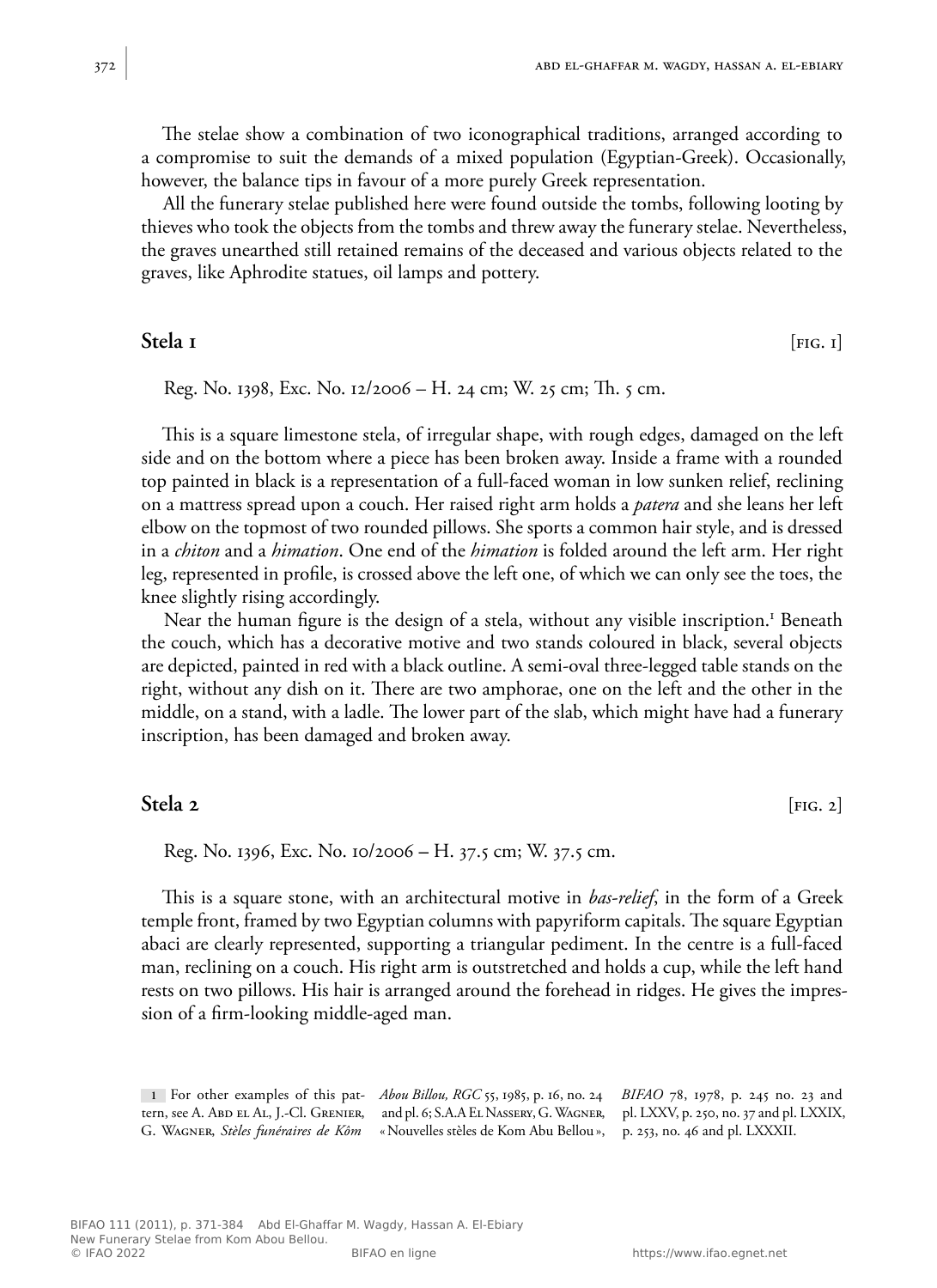He wears the *chiton* and *himation*, one end of which is folded round the waist and drawn over the left shoulder. The position of his legs is similar to Stela 1.

The most interesting feature about this stela is the perfect condition in which the drapery is preserved. It keeps its beautiful original colours which consists of black as background on both sides of the stela, and in the stands which supports a couch, yellow for the stand where a Jackal of Anubis sits up, as well as the triangular pediment, and red used as background for the banquet scene, and the pedestal of the columns. The painter used a brownish colour as background of the man.

Beneath the couch is a relief of an offering scene. On the right is a three-legged table supporting a dish, on the left a bunch of flowers and in the middle an amphora on a stand. The lower part of the stela bears a Greek inscription in black-coloured letters, indicating the name of the deceased and the date of his death.

#### *Inscription*

| <sup>[1]</sup> Τίτος "Ηρωνος (έτῶν) μθ        | Titos son of Heron, (aged) 49 years,       |
|-----------------------------------------------|--------------------------------------------|
| <sup>[2]</sup> φιλόπιλος (έτους) τς Μεσορη τζ | friend to his friends, year 16, Mesore 17. |

#### *Comments*

- **1.** Τίτος is a Roman name (praenomen) which appears in papyri mostly during the 2nd and 3rd centuries A.D.<sup>2</sup> It has, until now, never occurred in funerary stelae from Kom Abou Bellou but, in a few cases, other Roman names appear in the documentation of the site.<sup>3</sup>
- **2.** The abbreviation L which signifies έτος is used to denote the age of the deceased and the regnal year of his/her death. As J. Zelazowski and A.Twardecki noted, only five mentions of this abbreviation have been listed outside of Egypt and they are related to Egypt, indicating that they were used by Egyptians.<sup>4</sup> While the year of the reign of the Emperor is usually given, the emperor's name is never added.
- 3. φιλόπιλος: written for φιλόφιλος. There are a few occurrences of this writing on the funerary stelae from Kom Abou Bellou.<sup>5</sup> Most of the inscriptions from Kom Abou Bellou use the form φιλόφιλος.<sup>6</sup>
- **4.** The date of death is 17 Mesore. There are at least 10 indications of this month in the funerary stelae from Kom Abou Bellou.<sup>7</sup>

**2** *NB* 439. E. g. *BGU* IV, 1104; *P.Bub*. I, 4, 3.

*op.cit.*, p. 238, no. 4 (*Gaius Iulius Phrates* et *Gaius Iulius Pareilis*); J.G. Milne, **5** *SEG* XX, 600. no. 27537 and no. 27563; *SEG* III, 576; and 1668. *SB* I, 84; *SB* 1138; *SEG* VIII, 501.

**3** See S.A.A El Nassery, G. Wagner, of the National Museum in Warsaw», *Greek Inscriptions*, CGC Oxford, 1905, **6** *SEG* XX, 546; *SEG* XXXV, 1657 **4** J. Zelazowski, A.Twardecki, «A New Funerary Stela in the Collection *ZPE* 95, 1993, p. 157.

**7** *SEG* XX, 538; 517; 535; 524; 534 and 549; *SEG* XXXV, 1668; S.A.A El Nassery, G. Wagner, *BIFAO* 78, 1978, no. 7; G. Wagner, «Nouvelles inscriptions funéraires grecques de Kom Abu Bellou», *ZPE* 114, 1996, no. 100, no. 101.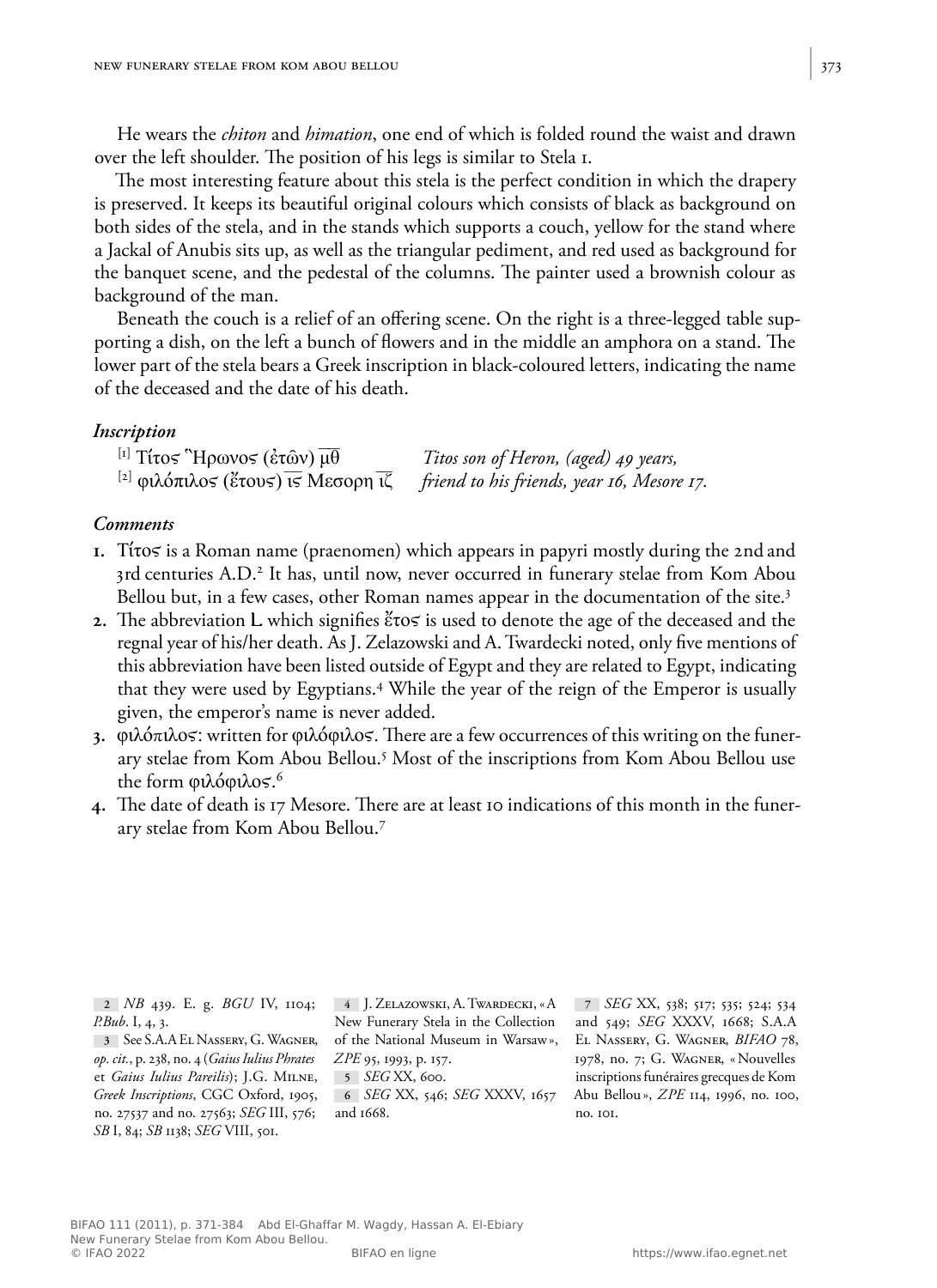# **Stela 3** [FIG. 3]

Exc. No. 39/2007 **–** H. 32 cm; W. 17 cm.

This is a representation of a family group, in sunken relief, on a rectangular limestone funerary stela. Between two Egyptian columns with papyriform capitals are represented a middle-aged woman and her daughter.

The woman is reclining on a mattress spread upon a couch, which has two stands. Her hair is carefully arranged round her forehead, in small ridges, and is drawn on either side into shoulder tresses. She stretches her right arm and holds a two-handled cup in her hand. Her left arm rests on two pillows, her hand being clenched. She is dressed in the usual *chiton* and *himation* arranged as to cover the left elbow as it rests in her lap. Her legs are outstretched, one above the other, the uppermost one slightly raised in an arched way. There is a faint reddish colour on the dress and the lower part of the stela.

Her daughter is standing in front of her, full-faced with both hands upraised in the *orans* attitude of adoration, which can be interpreted as a sign of joy for being accepted by Osiris in the afterlife. Her hair is arranged as her mother's. She is also dressed in a *chiton* and a *himation*, one edge of which is drawn across the chest from under the right arm to the left shoulder. The other end of the *himation* is drawn into a fold which hangs from the left shoulder along the front. The entire figure is in sunken relief.

Below the couch, which is supported by two stands, is represented the common banquet scene, although not clearly visible. Two bunches of wheat are disposed on right and left and in the middle is a three-legged table as well as an amphora in a stand. Below that scene, two lines have been incised between which an inscription remains engraved.

### *Inscription*

 $\frac{1}{\sqrt{\epsilon}}$  (επών)  $\frac{1}{\sqrt{\epsilon}}$  άωρος 'I σάου ως (επών)  $\frac{1}{\sqrt{\epsilon}}$  $\lambda$ θυρ.

*] (aged) 16 years, prematurely dead, (and) Isaou (aged) about 30 years ] Hathyr [x]* 

#### *Comment*

- **1.** The beginning of this inscription is destroyed but this part usually bears the name of the deceased, which is lost here.<sup>8</sup>
- **2.** The epithet ἄωρος is the most common epithet on the funerary stelae from Kom Abou Bellou.9 This epithet describes persons from different ages, for instance Achilleis, who died 82 years old, is said on his stelae "prematurely dead".<sup>10</sup>
- **3.** Ἰ σάου: this name is uncommon on the funerary stelae from Kom Abou Bellou.

| 8 Compare to $SEGXX$ , 588; 590; 559; | 9 See for instance <i>SEG</i> XX, 513; 515;                 | 10 <i>SEG</i> XX, 530. |
|---------------------------------------|-------------------------------------------------------------|------------------------|
| 592; 622; 594.                        | $518 - 520$ ; $522 - 523$ ; $527$ ; $529$ ; $530$ ; $536$ ; |                        |
|                                       | 539; 543; 547; 554; 559, etc.                               |                        |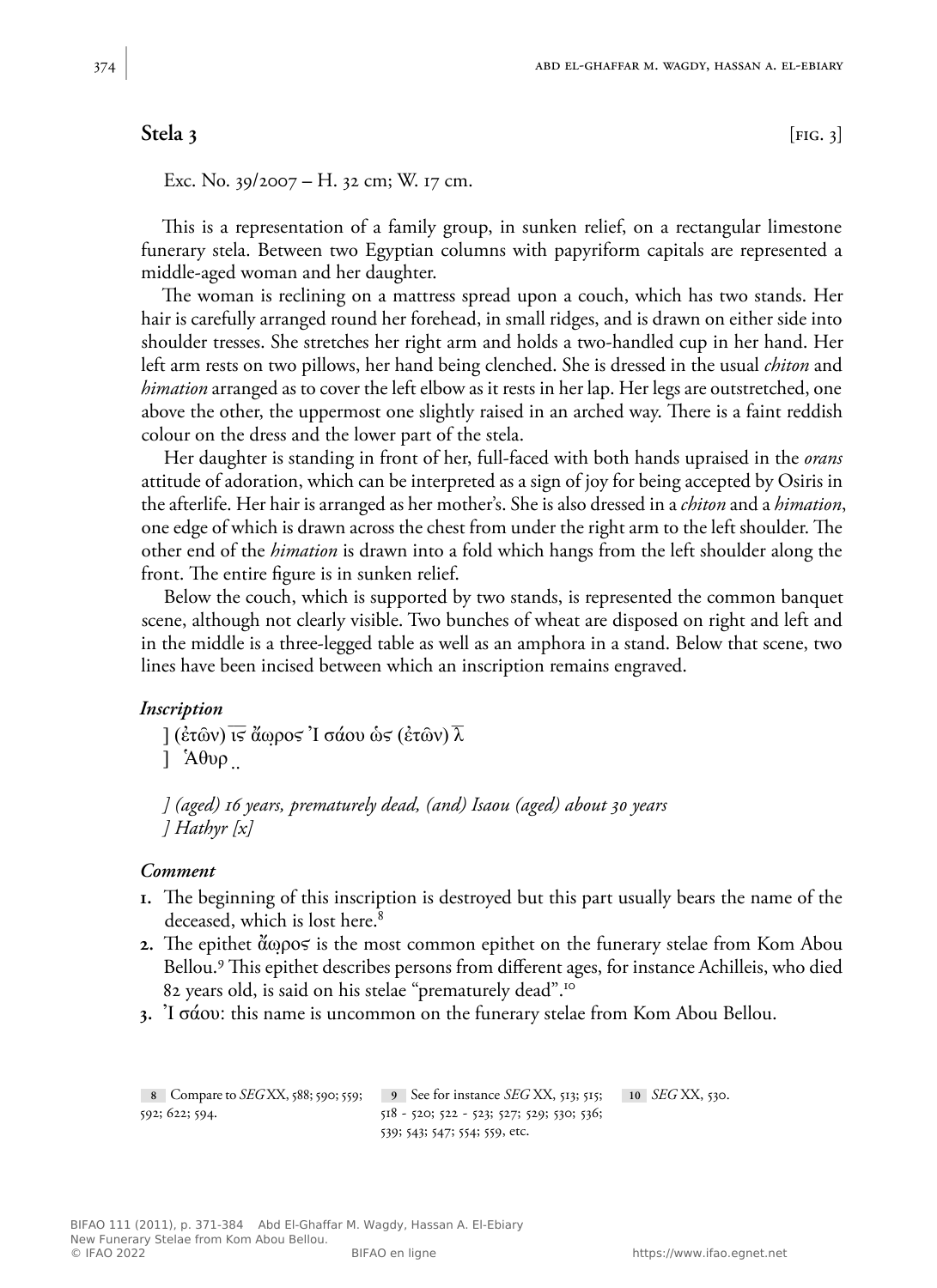**Stela 4** [FIG. 4]

Reg. No. 1424, Exc. No. 38/2007 *–* H. 33 cm; W. (top): 30 cm; W. (bottom) 33 cm.

This is a square limestone funerary stela with an irregular shape, in sunken relief, without any pediment or frame containing the scene. The representation is that of a full-faced younglooking woman, reclining on a mattress with a rounded edge. The woman's face is rounded and rather plump and the features are very distinct. There are traces of red colour on her lips and black colour on her hair which is arranged in a carefully made fringe around the forehead, falling into two shoulder tresses. She outstretches her right arm and holds in her hand a goblet with two handles and a base. Close above this goblet is a jackal of Anubis very lightly incised, sitting up in profile. The deceased leans her left elbow on the topmost of one pillow and her hand is closed. She is dressed in the usual *chiton* and *himation,* the edge of the *himation* is drawn into a fold from under the right shoulder along the waist and over to the left shoulder. The legs are outstretched and the feet are in profile, with the right one above the left.

Below the couch, which is supported by two stands, there is the usual funerary banquet scene, clearly visible. On the right stands a three-legged table supporting two plates, in the middle an amphora in a stand and on the left a bunch of wheat. Below, there are three incised lines, with a two-line inscription engraved in-between.

#### *Inscription*

Πλουτίαινα ὡϛ (ἐτῶν) νε (ἔτουϛ) ια *Ploutiaina, (aged) about 55 years, year 11* Ἁ[θ]υρ τῇ νουμηνίᾳ *the first day of Hathyr*

### *Comment*

- **1.** Πλουτίαινα: this uncommon name never appears among the names on the funerary stelae from Kom Abou Bellou, but it is known in some papyrus.11
- **2.** τῇ νουμηνίᾳ: (ἡμέρᾳ) is used to indicate the first day (new moon) of the month. It appears only in a few other cases on the funerary stelae from Kom Abou Bellou.<sup>12</sup>
- **3.** This slab has been reused because there are traces of hieroglyphic signs on the back, at the bottom of two columns.

| nfr                      | good                       |
|--------------------------|----------------------------|
| $nb$ $^{\prime}nb$ $w3s$ | lord of life and dominion. |

# **Stela 5** *IFIG. 5*

Reg. No. 1423, Exc. No. 37/2007 – H. 25 cm; W. 23 cm; Th. 4 cm.

This square limestone stela with an irregular shape contains the framed representation of a full-faced middle-aged woman, reclining on a mattress, whose edge is rounded. Her face is rather plump and the features are distinct.

**11** *P*. *Koeln* II, 108, *P. Oslo* II, 44. **12** *SEG* XXXV, 1644.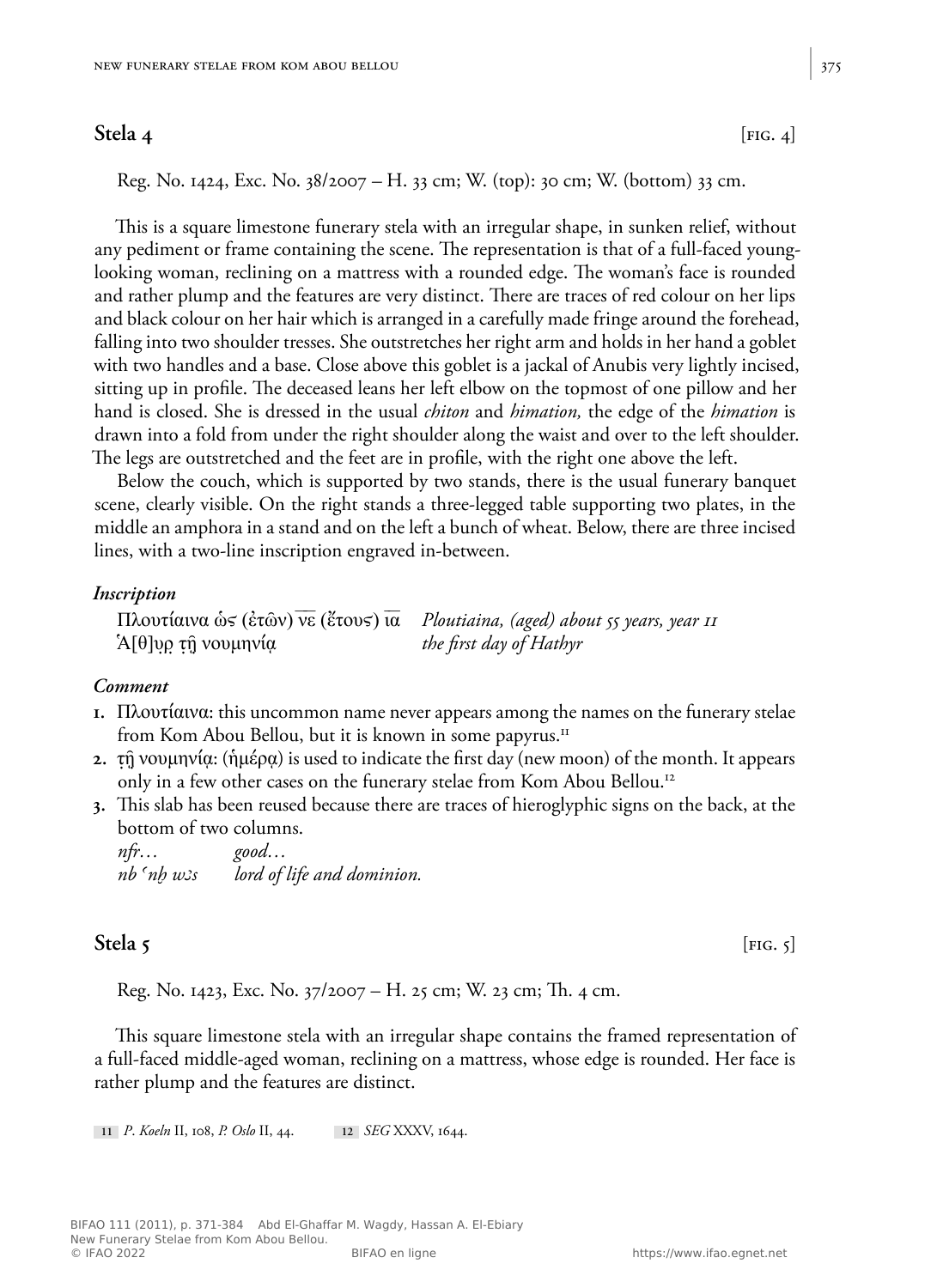Her hair is arranged in a carefully made fringe around the forehead and the rest is divided into two shoulder tresses. She outstretches her right arm and holds a goblet which seems to have one handle. She leans her left elbow on the topmost of two rounded pillows. She appears to be holding something like a fold of her outer-garment which may have been wrapped round her forearm. The dress is the usual *chiton* and *himation*. One edge of the *himation* is drawn into a fold from under the right shoulder along the waist and over to the left shoulder. In the top part of the dress, the pleats run vertically but in the lower part of the body they are diagonal. The legs are outstretched with the right one slightly raised, and the feet are in profile, with the right one above the left foot.

The most interesting feature about this stela is the perfect condition in which the robbing and drapery of this woman were preserved. Her beautiful attire was arranged at the lower part of the body in the ancient Egyptian fashion.

Below the couch, which is supported by two stands in black colour, there is the usual funerary banquet scene, painted in black colour. There are two bunches of flowers on each side, and on the right is a three-legged table supporting two plates, and on the left an amphora in a stand with a ladle. Below that scene, there are two incised lines with an inscription of two lines painted in black ink. Part of the bottom is damaged and broken away.

# *Inscription*

Άπολ(λ)ωνάρι(ος) φιλότεκνος (ἐτῶν) μα (ἔτους)  $\overline{\mathfrak{u}\theta}$  Άθυρ  $\overline{\mathfrak{s}}$  εὐψύχι

*Apol(l)onari(os) who loves her children (aged) 41 years year 19, Hathyr 6 farewell*

# *Comment*

- **1.** φιλότεκνος: this word is common in the stelae from Kom Abou Bellou. Here, the final  $\varsigma$ is written on the top of the second ο.
- **3.** I suggest that the deceased's age is 41 years (μα), according to his representation and to the form of the last two letters.
- **4.** εὐψύχι: written for εὐψύχει; it is one of the most common epithet in funerary stelae from Kom Abou Bellou.

# **Stela 6** [FIG. 6]

Reg. No. 1409, Exc. No. 23/2007 – H. 21.5 cm; W. 18 cm.

This is a limestone slab, almost rectangular in shape, with the representation in sunken relief of a Greek temple front with two columns supporting a triangular pediment. In the centre is a full-faced man reclining on a mattress placed upon a couch. His hair is arranged around the forehead in ridges. The features of the face are not clearly visible. His outstretched right arm holds a cup with two handles, while the left hand rests on one pillow. He is dressed in a *chiton* and a *himation*, one end of which is folded round the waist and drawn over the left shoulder.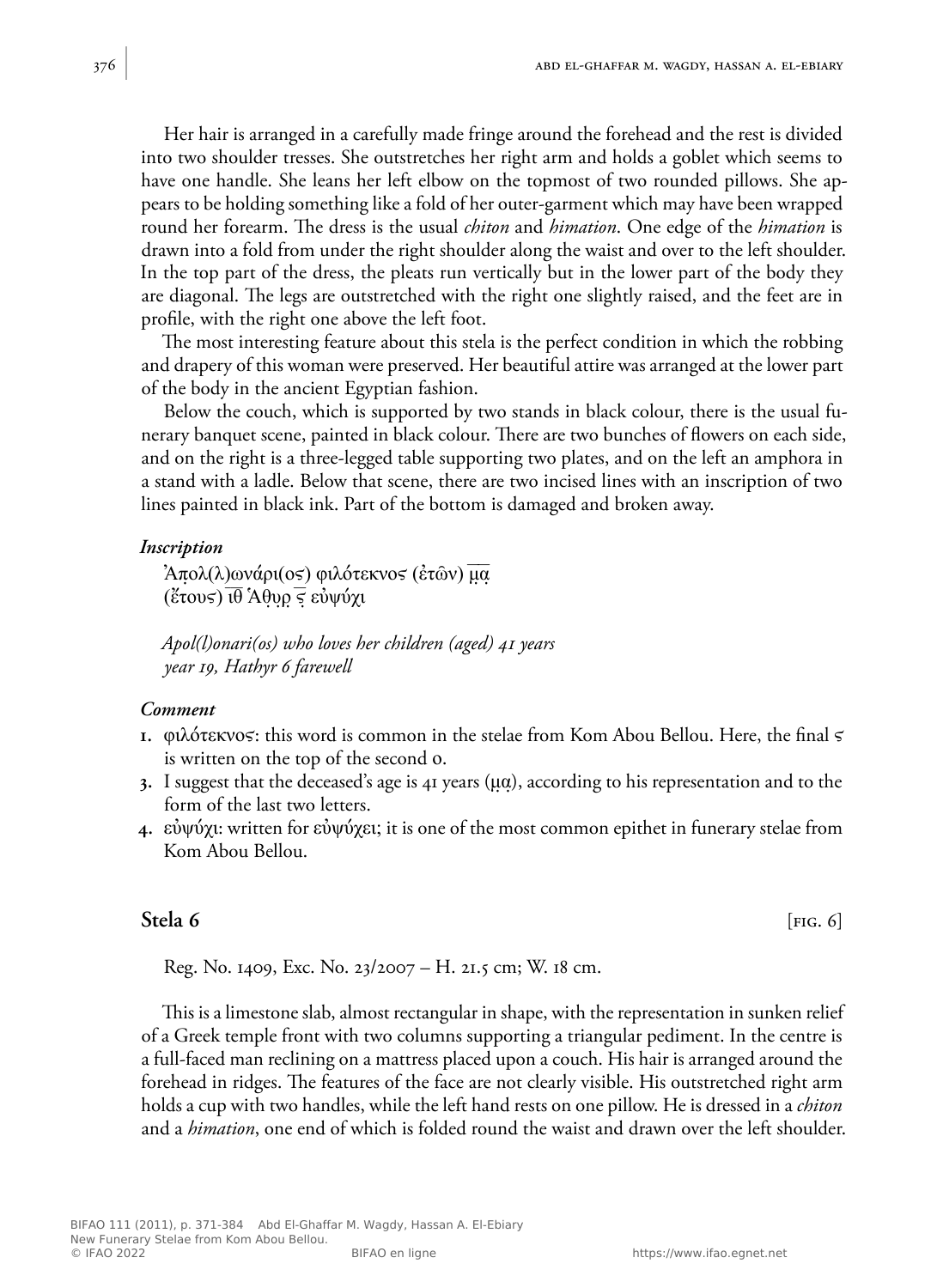His right leg, shown in profile, is crossed above the left one, with only the toes visible, and the right knee is slightly raised accordingly.

The space below the couch whose surface is not smooth, might have contained the usual funerary banquet scene. We can only distinguish an amphora in the middle. The lower part below that banquet scene, which is usually intended to bear the inscription, is damaged and broken away.

**Stela** 7 *IPIG.7* 

Reg. No. 1421, Exc. No. 37/2007 – H. 27.5 cm; W. 17 cm breadth; Th. 6 cm.

This is a stone carved in *bas-relief* in the form of a Greek temple-front with two Egyptian columns standings on rounded bases, with lotus-form capitals which support a triangular pediment. The square Egyptian abaci are missing. In the centre is a full-faced human figure in the usual *orans* attitude. He raises his arms and both palms are wide open, but the left hand is damaged. His hair is arranged around the forehead in ridges, in Roman fashion. The features of the face are clear, giving the impression of a firm-looking middle-aged man. The sunk relief background is painted in black colour.

The dress is the usual *chiton* and outer *himation*, worn with one end drawn from under the right arm across the chest to the left shoulder. The most interesting feature about this stela is the perfect condition in which the robbing and drapery of this man were preserved. Beneath the standing figure, there are two incised lines, enclosing a fragmentary Greek inscription in two lines.

### *Inscription*

Ἀμμώνιοϛ ἄωροϛ ὁϛ (ἐτῶν)… *Ammonios prematurely dead, (aged) about (x) years*  $\delta$ *ς έτελεύτα το μην*ί Ά[θυρ] *who is dead the first day of Ha[thyr]* 

# *Comment*

- **1.** Ἀμμώνιος is an Egyptian name after the god Amun, one of the most common names in the Greek papyri. It is particularly common on the funerary stelae from Kom Abou Bellou.<sup>13</sup>
- **2.** The  $\omega$  is in two cases replaced by  $\alpha$  (l. 1  $\delta$  s and l. 2 to  $\mu$ nvt).
- **3.** ἐτελεύτα: it means "to finish one's life", i.e. "die". This word is common in the Greek papyri, and mummy labels but it is rare in the funerary stelae.<sup>14</sup>

**13** *SEG* I, 565; *SEG* XX, 614; 542; 634; El Nassery, G. Wagner, *BIFAO* 78, **14** Two examples in *SEG* XX, 547 and *SEG* XXXV, 1625; 1684; 1663; S.A.A 1978, no. 67; no. 89. *SEG* XXX, 1745.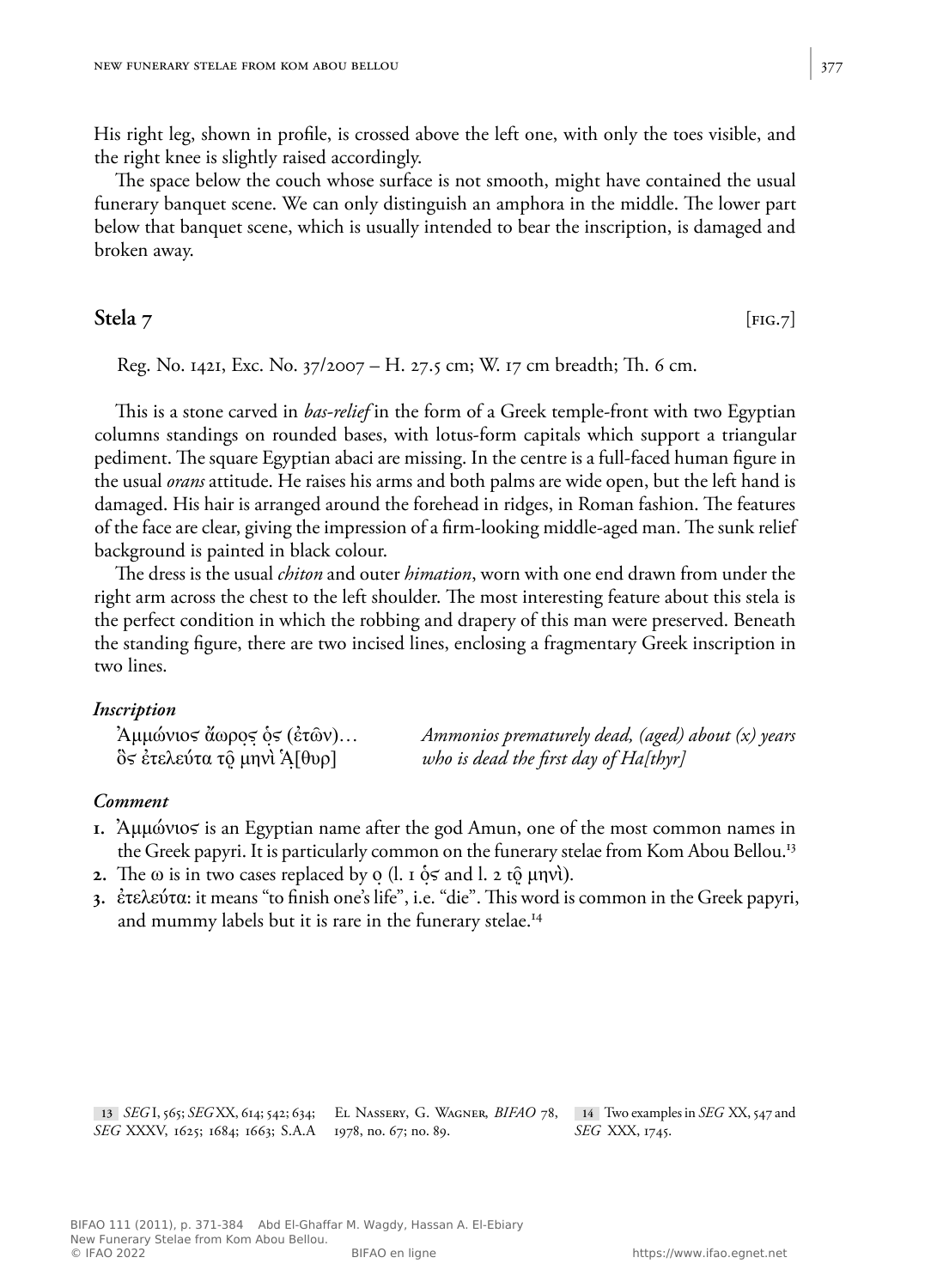# **Stela 8** [FIG. 8]

Reg. No. 1422, Exc. No. A 36/2007 – H. 15.5 cm; W. 12 cm; Th. 5 cm.

This part of a limestone funerary stela is in a slightly sunken relief. There is a possibility that the person represented on this part may be a male. The feet are represented in profile, in the usual traditional ancient Egyptian posture. On each side of the deceased, there is a jackal of Anubis standing up in profile.

# **Stela 9** [FIG.9]

Reg. No. 1421, Exc. No. 37/2007 – H. 15 cm; W. 13.5 cm; Th. 6 cm.

This part of a limestone stela, in a slightly sunken relief, represents the usual banquet scene, not clearly visible because of its damaged condition: only a three-legged table is visible on the right. Below this scene are six incised lines between which an inscription of four lines was engraved.

# *Inscription*

| <i>ας</i> Αφρόδιος       | [] as daughter (?) of Aphrodios |
|--------------------------|---------------------------------|
| $\frac{3}{2}$ άωρε φιλο- | [] prematurely dead, who loves  |
| ] χρηστή                 | $\left  \ldots \right $ good    |
| $\int X$ οαχ α           | [] the first day of Choiak      |

### *Comment*

- **1.**  $\alpha$ s: I suggest that the two letters are the end of the lost name of the deceased.
- **2.** Ἀφρόδιος: name of the father, written for Ἀφροδίου? The use of a nominative is perhaps a mistake for the genitive expected for the father's name. This is a Greek name after the goddess Aphrodite, which appears sometimes in Kom Abou Bellou.<sup>15</sup>
- **3.** ἄωρε: written for ἄωροϛ or most probably for ἀώρη. The fact that the last adjective is also feminine (χρηστή) might suggest that the deceased was a woman.
- **4.** φιλο-: the end of the word was at the beginning of the next line (maybe φιλόφιλος or φιλότεκνοϛ etc.).
- **5.** Χοαχ α: written here without ι and with χ instead of κ. This month appears frequently on the funerary stelae from Kom Abou Bellou.<sup>16</sup>

**15** *SEG* XX, 514. **16** *SEG* XX, 521; 515; 531; 535; *SEG*  XXVIII, 1492; *SEG* XXXV, 1624; 1644; S.A.A El Nassery, G. Wagner, *BIFAO*  78, 1978, no. 3; no. 5; no. 53.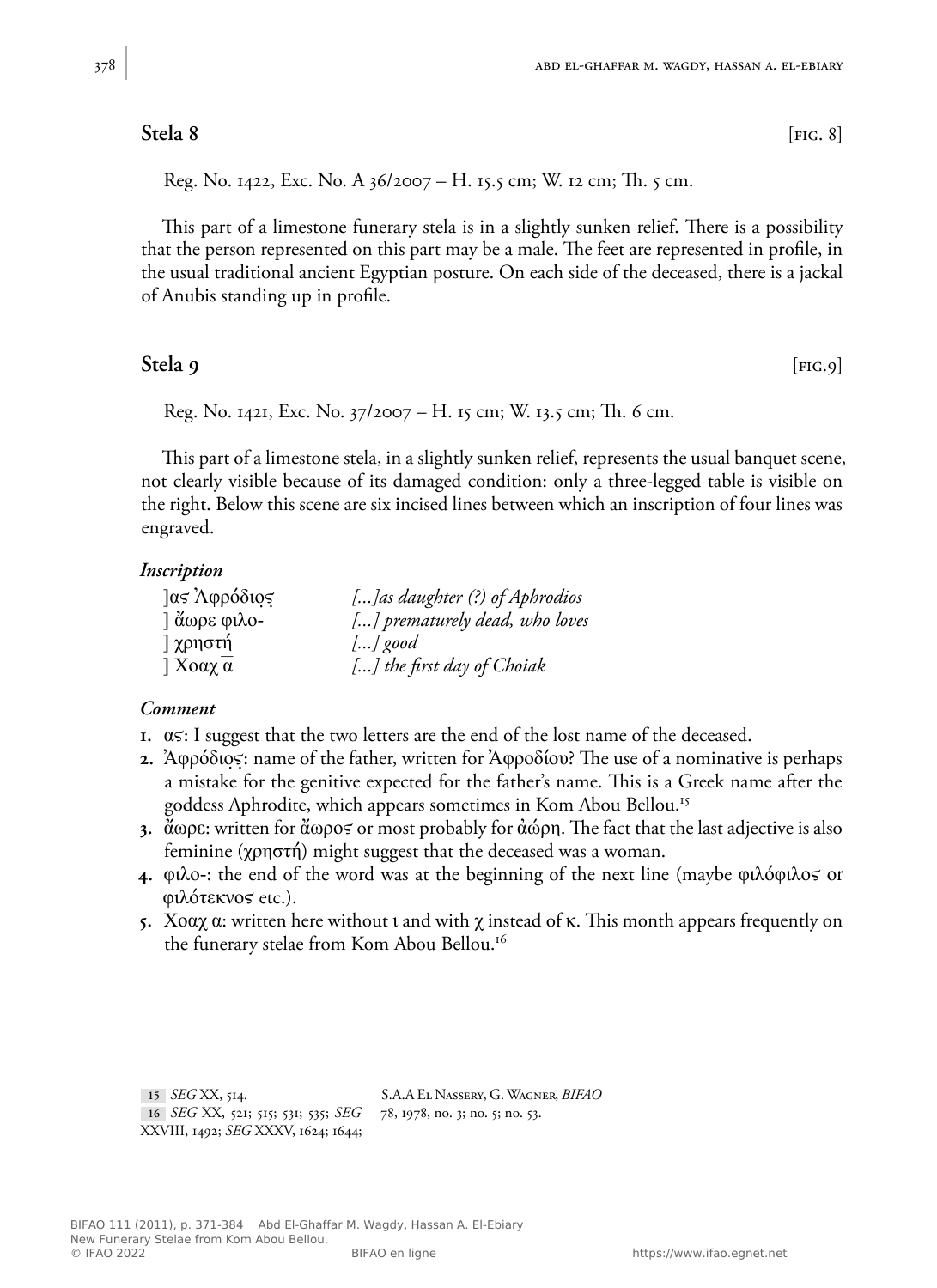# Stela 10 [FIG. 10]

Reg. No. 1421, Exc. No. 38/2007 – H. 14 cm; W. 12 cm; Th. 8 cm.

This part of a limestone stela bears traces of a *bas-relief* which may represent the usual *orans* in the attitude of adoration. It may remain one foot of the human figure, in profile, and some traces of red colour. Below this scene are four lines between which an inscription of three lines was engraved.

*]* month, prematurely dead

#### *Inscription*

| $\leq$ ενιαυτού           | $\int s$ , one year, |
|---------------------------|----------------------|
| l μηνὸς ἄωρος             | ] month, prematur    |
| $\int$ (ἔτους) τς Χοιαχ δ | ] year 16 Choiak 4   |

#### *Comment*

- **1.** I suggest that the first  $\varsigma$  preserved is the last letter of the name of the deceased.
- **2.** ἐνιαυτοῦ: is used for a period of one year. This word is very rare in the funerary stelae from Kom Abou Bellou.<sup>17</sup>

# **Stela 11** [FIG. 11] [FIG. 11]

Reg. No. 1421, Exc. No. 39/2007 – H. 36 cm; W. 14 cm; Th. 4 cm.

It only remains the lower part of the stela, made of three parts of limestone, painted with different colours, with an inscription of three lines between carved lines.

#### *Inscription*

| $\Omega$ ρίων [ ]ω λιων                     | Horion son of $[]$                              |
|---------------------------------------------|-------------------------------------------------|
| [ ]μος φιλότεκνος φιλόφιλος                 | Imos loving his children, friend to his friends |
| $\hat{\omega}$ ς έτῶν λα (ἔτους) ιδ Άθυρ κζ | about 31 years, year 14 Hathyr 27.              |

# *Comment*

 $\Omega$ ρίων: The ω is clearly visible, even if the painting is lost. This name appears in some funerary stelae from Kom Abou Bellou<sup>18</sup> and is frequent in Greek papyri. The end of the line remains unclear.

**17** G. Wagner, *BIFAO* 78, 1978, **18** *SEG* XX, 567; 606; *SEG* XXXV, no. 89. 1615; 1651; G. Wagner, *ZPE* 114, 1996, no. 70.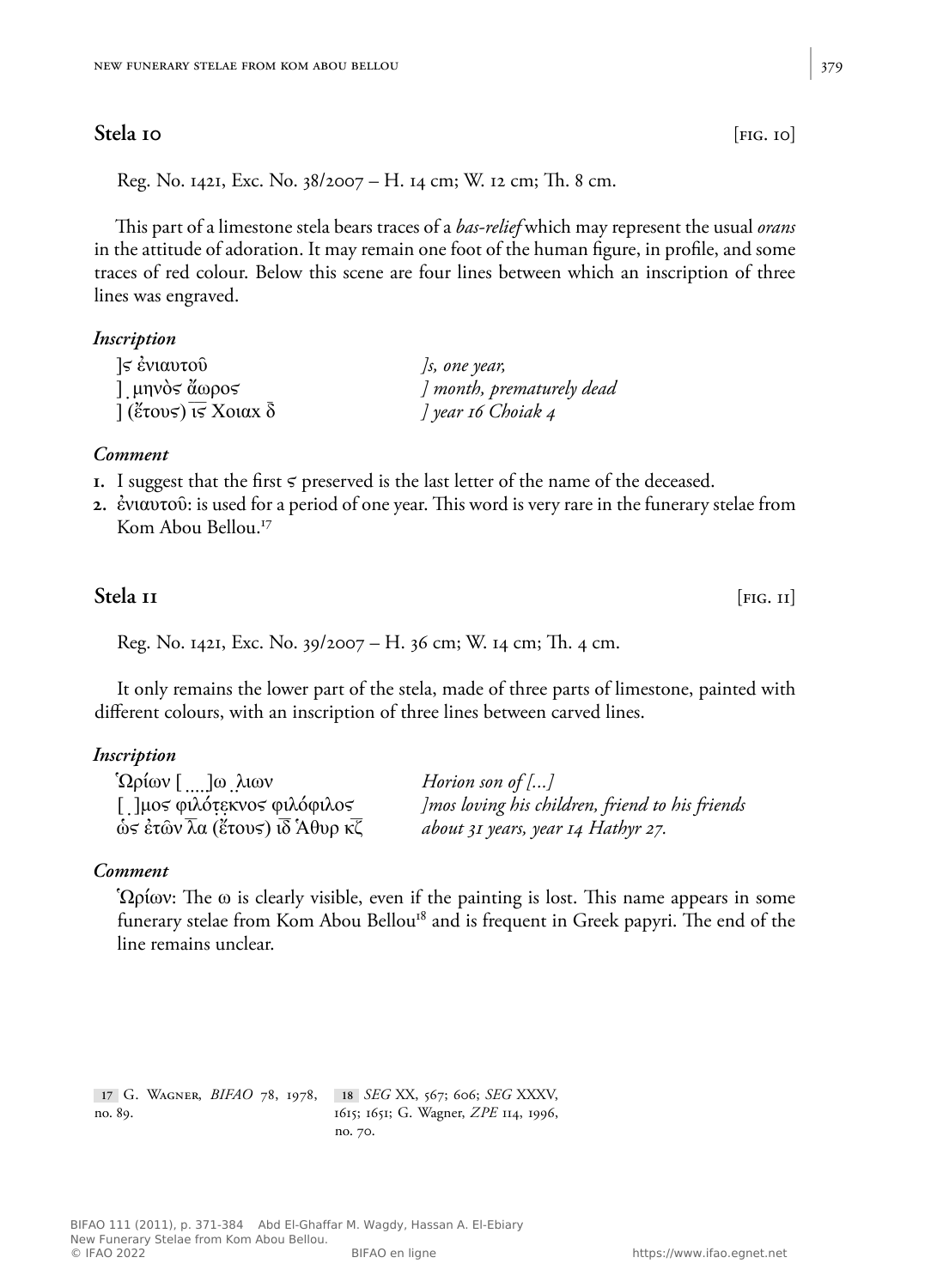

**fig. 1.** Stela Reg. No. 1398, Exc. No. 12/2006.



**fig. 2.** Stela Reg. No. 1396, Exc. No. 10/2006.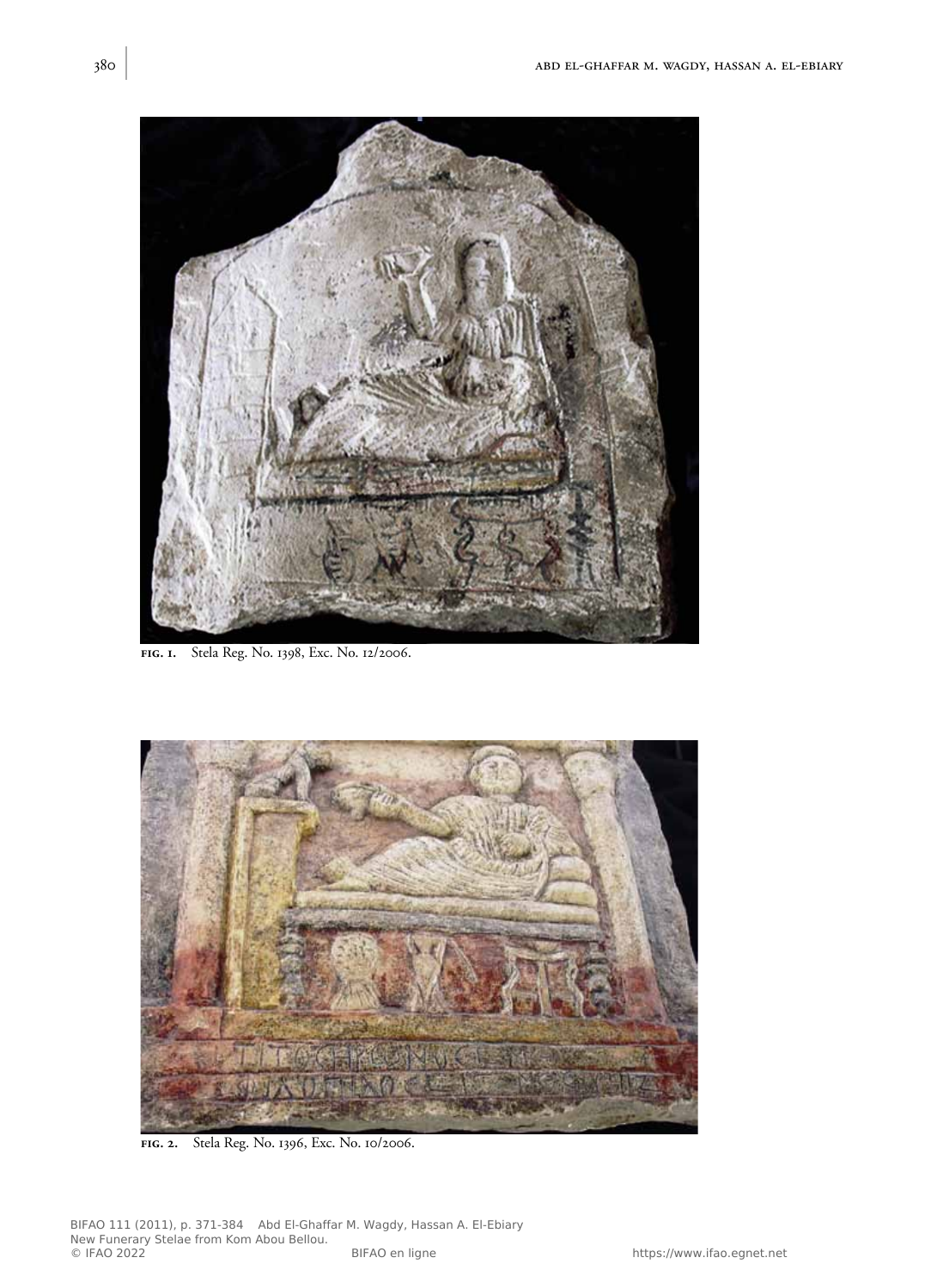

**fig. 3.** Stela Exc. No. 39/2007.



**fig. 4.** Stela Reg. No. 1424, Exc. No. 38/2007.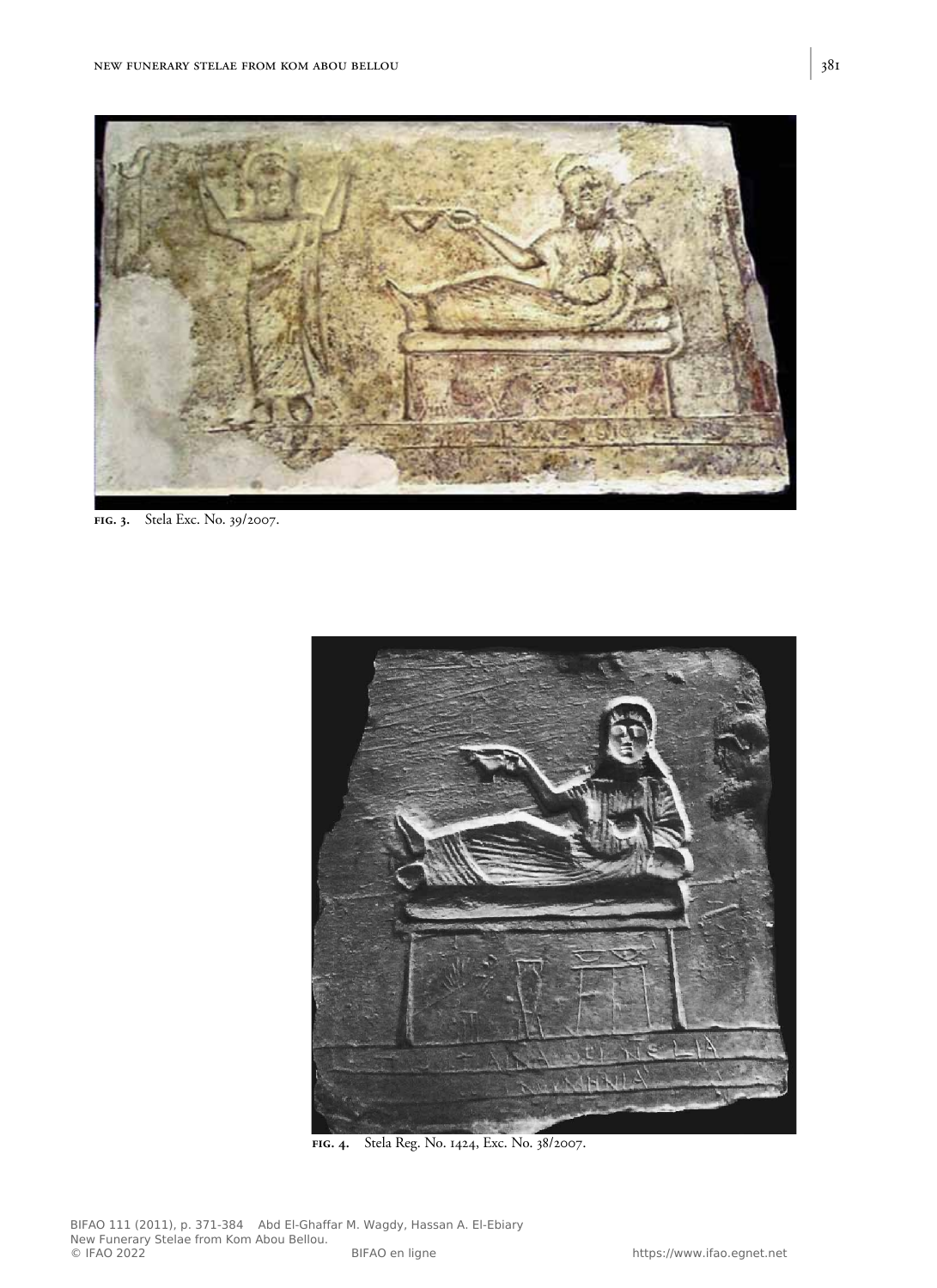

**fig. 5.** Stela Reg. No. 1423, Exc. No. 37/2007.



BIFAO 111 (<del>201</del>16, p. §<del>iela Rég</del>. No. 1569;h联erNo. ½�����/Hassan A. El-Ebiary New Funerary Stelae from Kom Abou Bellou. © IFAO 2022 BIFAO en ligne https://www.ifao.egnet.net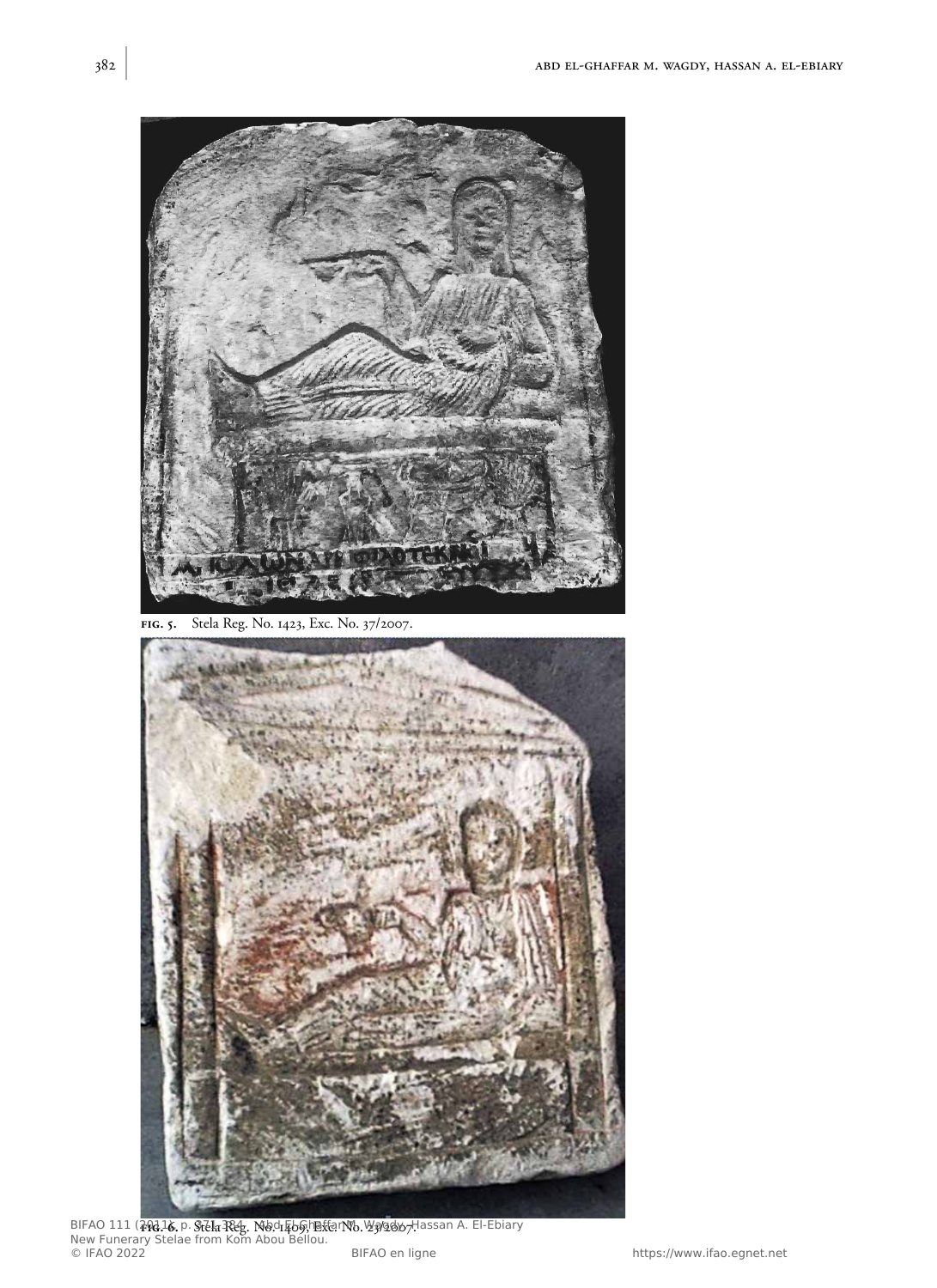

**fig. 7.** Stela Reg. No. 1421, Exc. No. 37/2007.



BIFAO 111 (2011), p. 371-384 **ng Ab**d Este**hafteg MW. aggly, Exes No. AA 567 booy.**<br>. New Funerary Stelae from Kom Abou Bellou. © IFAO 2022 BIFAO en ligne https://www.ifao.egnet.net